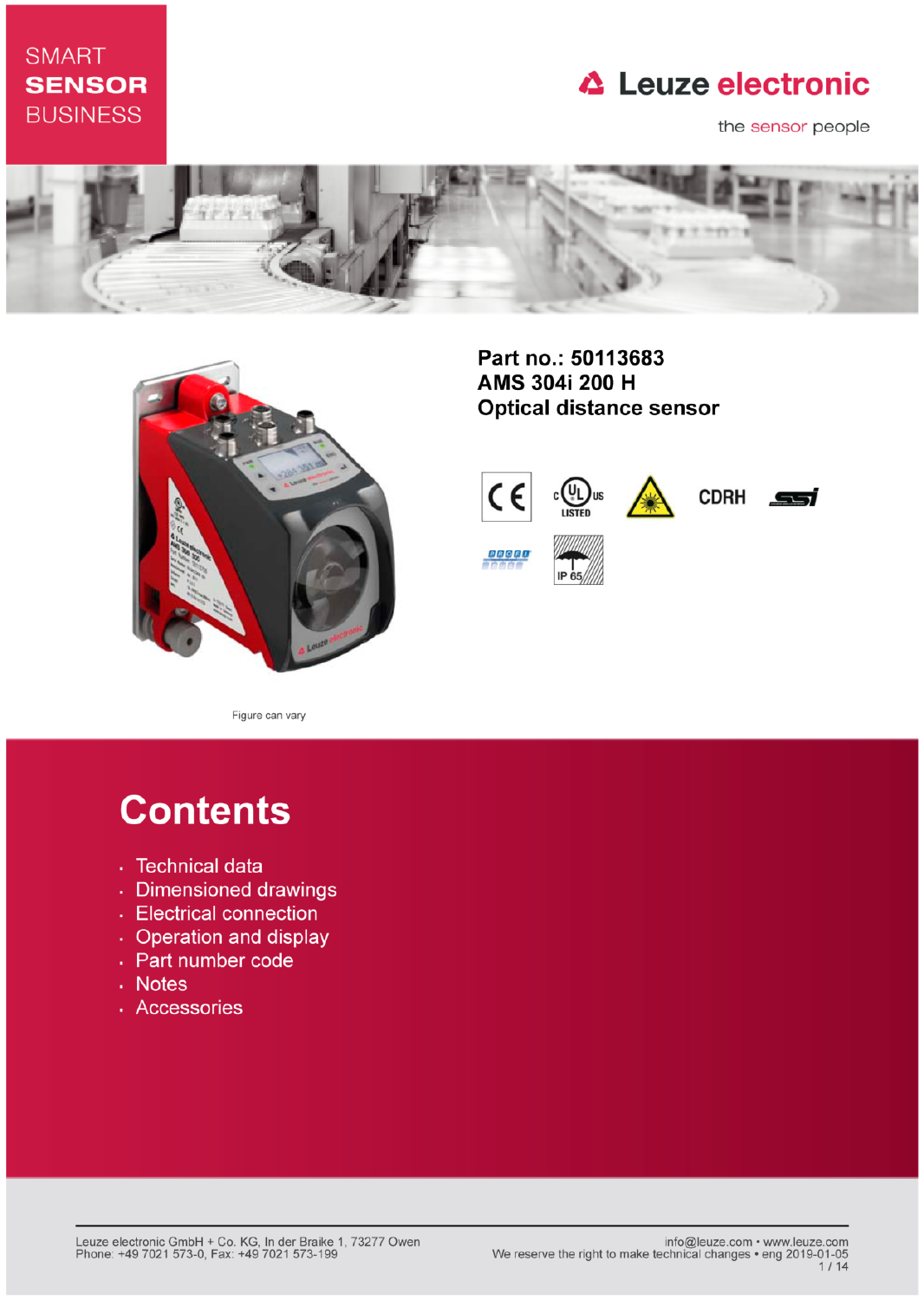### **Technical data**

| <b>Basic data</b>                |                                                                                                                                                                                              |
|----------------------------------|----------------------------------------------------------------------------------------------------------------------------------------------------------------------------------------------|
| Series                           | <b>AMS 300i</b>                                                                                                                                                                              |
| Application                      | Positioning of skillet systems and side-tracking skates<br>Collision protection of cranes / gantry cranes<br>Positioning of electroplating plants<br>Positioning of high-bay storage devices |
|                                  |                                                                                                                                                                                              |
| <b>Functions</b>                 |                                                                                                                                                                                              |
| <b>Functions</b>                 | Heating                                                                                                                                                                                      |
|                                  |                                                                                                                                                                                              |
| <b>Characteristic parameters</b> |                                                                                                                                                                                              |
| <b>MTTF</b>                      | 31 years                                                                                                                                                                                     |
|                                  |                                                                                                                                                                                              |
| <b>Optical data</b>              |                                                                                                                                                                                              |
| Light source                     | Laser, Red                                                                                                                                                                                   |
| Laser class                      | 2, IEC/EN 60825-1:2007                                                                                                                                                                       |
|                                  |                                                                                                                                                                                              |
| <b>Measurement data</b>          |                                                                                                                                                                                              |
| Measurement range                | 200  200,000 mm                                                                                                                                                                              |
| Accuracy                         | 3 mm                                                                                                                                                                                         |
| Reproducibility (3 sigma)        | $2.1$ mm                                                                                                                                                                                     |
| Max. traverse rate               | $10 \text{ m/s}$                                                                                                                                                                             |
|                                  |                                                                                                                                                                                              |
| <b>Electrical data</b>           |                                                                                                                                                                                              |
| <b>Performance data</b>          |                                                                                                                                                                                              |
| Supply voltage U <sub>B</sub>    | 18  30 V, DC                                                                                                                                                                                 |
|                                  |                                                                                                                                                                                              |
| <b>Interface</b>                 |                                                                                                                                                                                              |
| Type                             | PROFIBUS DP, SSI                                                                                                                                                                             |
| <b>PROFIBUS DP</b>               |                                                                                                                                                                                              |
| Transmission speed               | 0.0096  12 Mbit/s                                                                                                                                                                            |
| <b>SSI</b>                       |                                                                                                                                                                                              |
| Clock frequency                  | 50  800 kHz                                                                                                                                                                                  |
|                                  |                                                                                                                                                                                              |
| <b>Connection</b>                |                                                                                                                                                                                              |
| Number of connections            | 5 Piece(s)                                                                                                                                                                                   |
| <b>Connection 1</b>              |                                                                                                                                                                                              |
| Type of connection               | Connector                                                                                                                                                                                    |
| Designation on device            | <b>BUS IN</b>                                                                                                                                                                                |
| Function                         | PROFIBUS IN<br><b>BUS IN</b><br>Data interface                                                                                                                                               |
| Thread size                      | M12                                                                                                                                                                                          |
| Type                             | Male                                                                                                                                                                                         |
| No. of pins                      | 5-pin                                                                                                                                                                                        |
| Encoding                         | B-coded                                                                                                                                                                                      |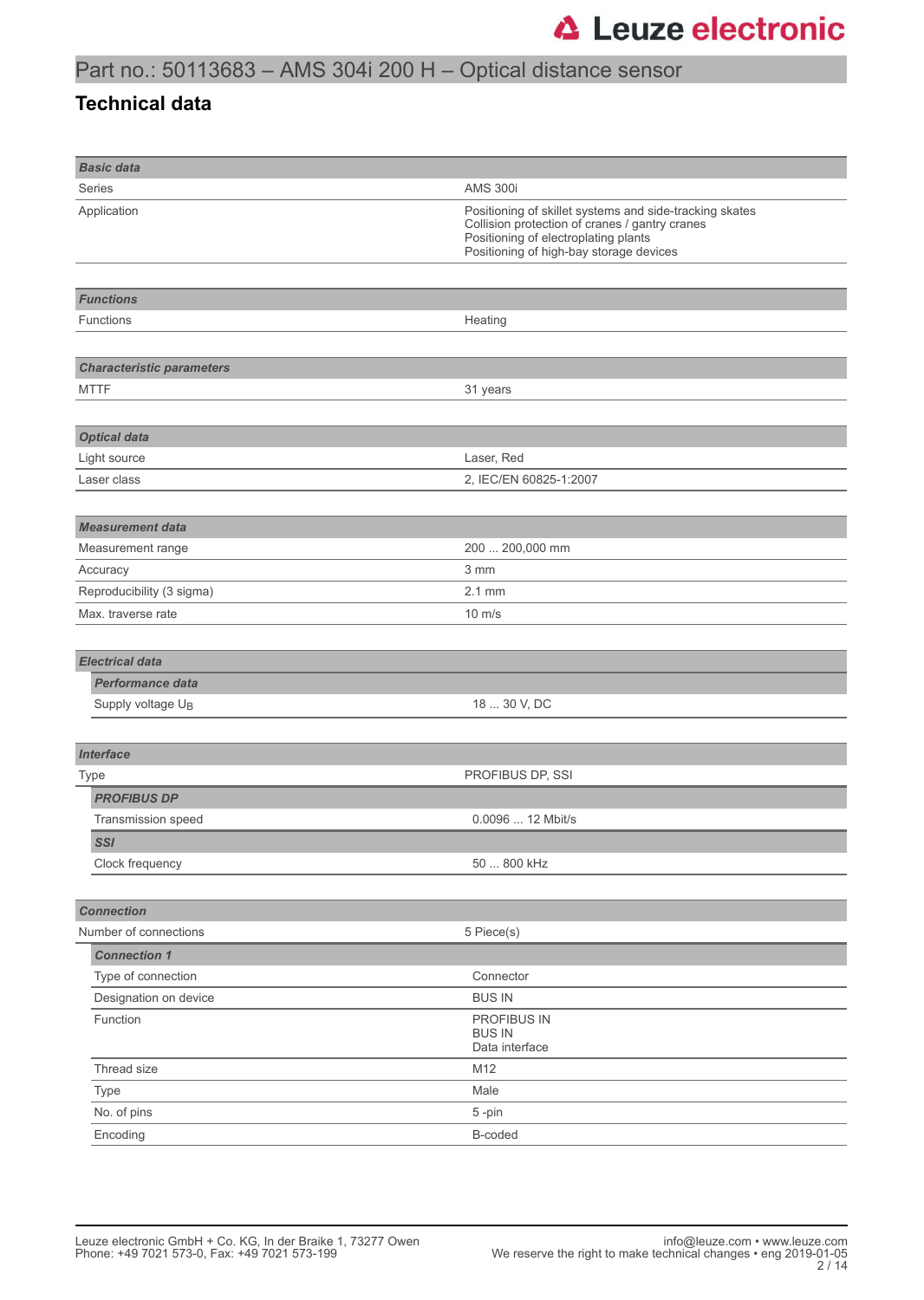## Part no.: 50113683 – AMS 304i 200 H – Optical distance sensor

| <b>Connection 2</b>            |                                                  |
|--------------------------------|--------------------------------------------------|
| Type of connection             | Connector                                        |
| Designation on device          | <b>BUS OUT</b>                                   |
| Function                       | Data interface<br>PROFIBUS OUT<br><b>BUS OUT</b> |
| Thread size                    | M12                                              |
| <b>Type</b>                    | Female                                           |
| No. of pins                    | 5-pin                                            |
| Encoding                       | B-coded                                          |
| <b>Connection 3</b>            |                                                  |
| Type of connection             | Connector                                        |
| Designation on device          | <b>PWR</b>                                       |
| Function                       | PWR / SW IN/OUT<br>Voltage supply                |
| Thread size                    | M12                                              |
| Type                           | Male                                             |
| No. of pins                    | 5-pin                                            |
| Encoding                       | A-coded                                          |
| <b>Connection 4</b>            |                                                  |
| Type of connection             | Connector                                        |
| Designation on device          | <b>SERVICE</b>                                   |
| Function                       | Service interface                                |
| Thread size                    | M12                                              |
| Type                           | Female                                           |
| No. of pins                    | 5-pin                                            |
| Encoding                       | A-coded                                          |
| <b>Connection 5</b>            |                                                  |
| Type of connection             | Connector                                        |
| Designation on device          | SSI                                              |
| Function                       | Data interface<br>SSI                            |
| Thread size                    | M12                                              |
| Type                           | Male                                             |
| No. of pins                    | 5-pin                                            |
| Encoding                       | B-coded                                          |
|                                |                                                  |
| <b>Mechanical data</b>         |                                                  |
| Design                         | Cubic                                            |
| Dimension (W x H x L)          | 84 mm x 166.5 mm x 159 mm                        |
| Housing material               | Metal                                            |
| Net weight                     | $2,450$ g                                        |
| Type of fastening              | Through-hole mounting                            |
|                                |                                                  |
| <b>Operation and display</b>   |                                                  |
| Type of display                | LED<br>LC Display                                |
| Operational controls           | Membrane keyboard                                |
|                                |                                                  |
| <b>Environmental data</b>      |                                                  |
| Ambient temperature, operation | -30 $\ldots$ 50 °C                               |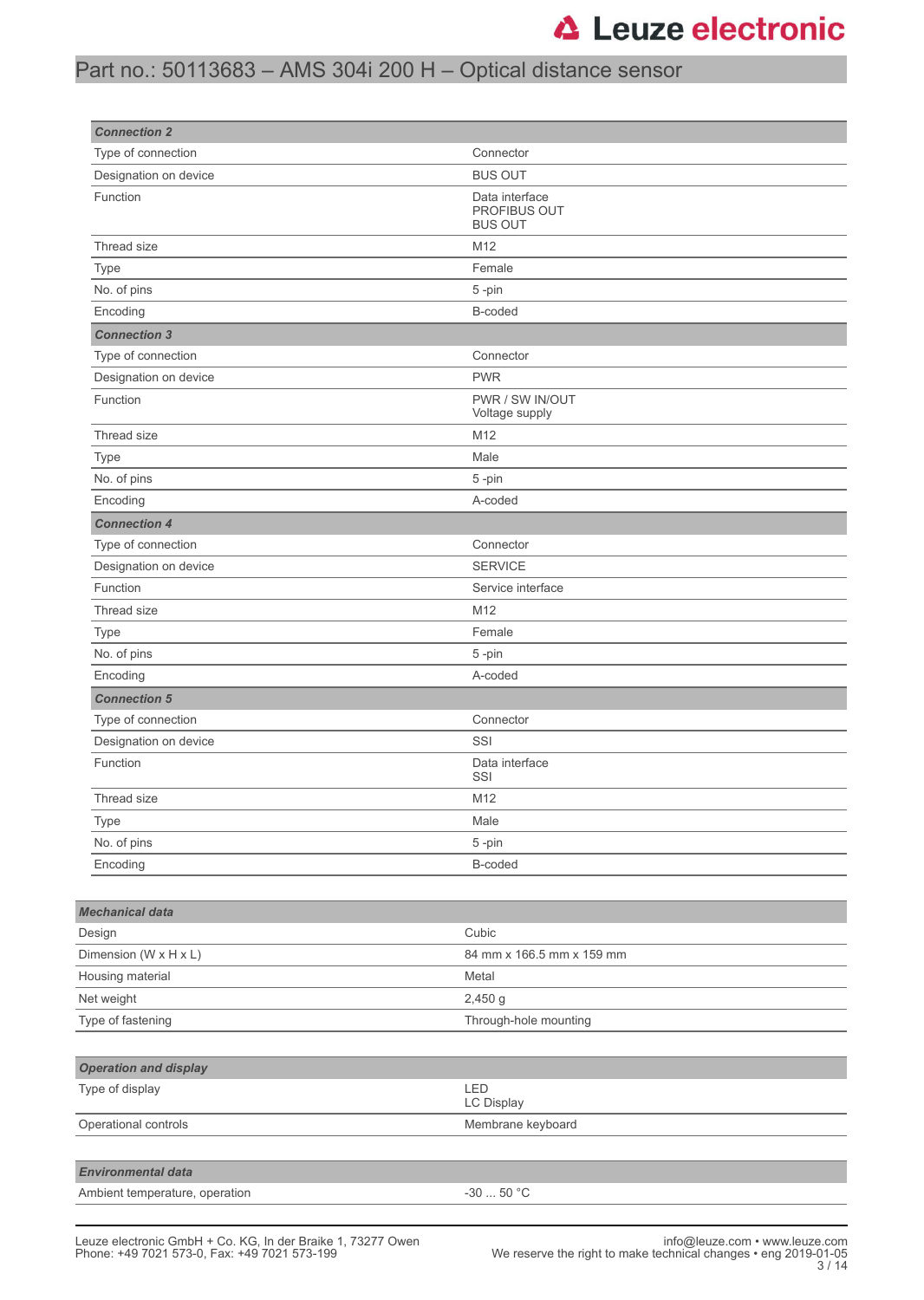## Part no.: 50113683 – AMS 304i 200 H – Optical distance sensor

| Ambient temperature, storage       | $-3070 °C$     |
|------------------------------------|----------------|
| Relative humidity (non-condensing) | 90 %           |
|                                    |                |
| <b>Certifications</b>              |                |
| Degree of protection               | IP 65          |
| Protection class                   | $\mathbf{III}$ |
| Certifications                     | c UL US        |
|                                    |                |
| <b>Classification</b>              |                |
| eCl@ss 8.0                         | 27270801       |
| eCl@ss 9.0                         | 27270801       |
| <b>ETIM 5.0</b>                    | EC001825       |
| <b>ETIM 6.0</b>                    | EC001825       |

### **Dimensioned drawings**

All dimensions in millimeters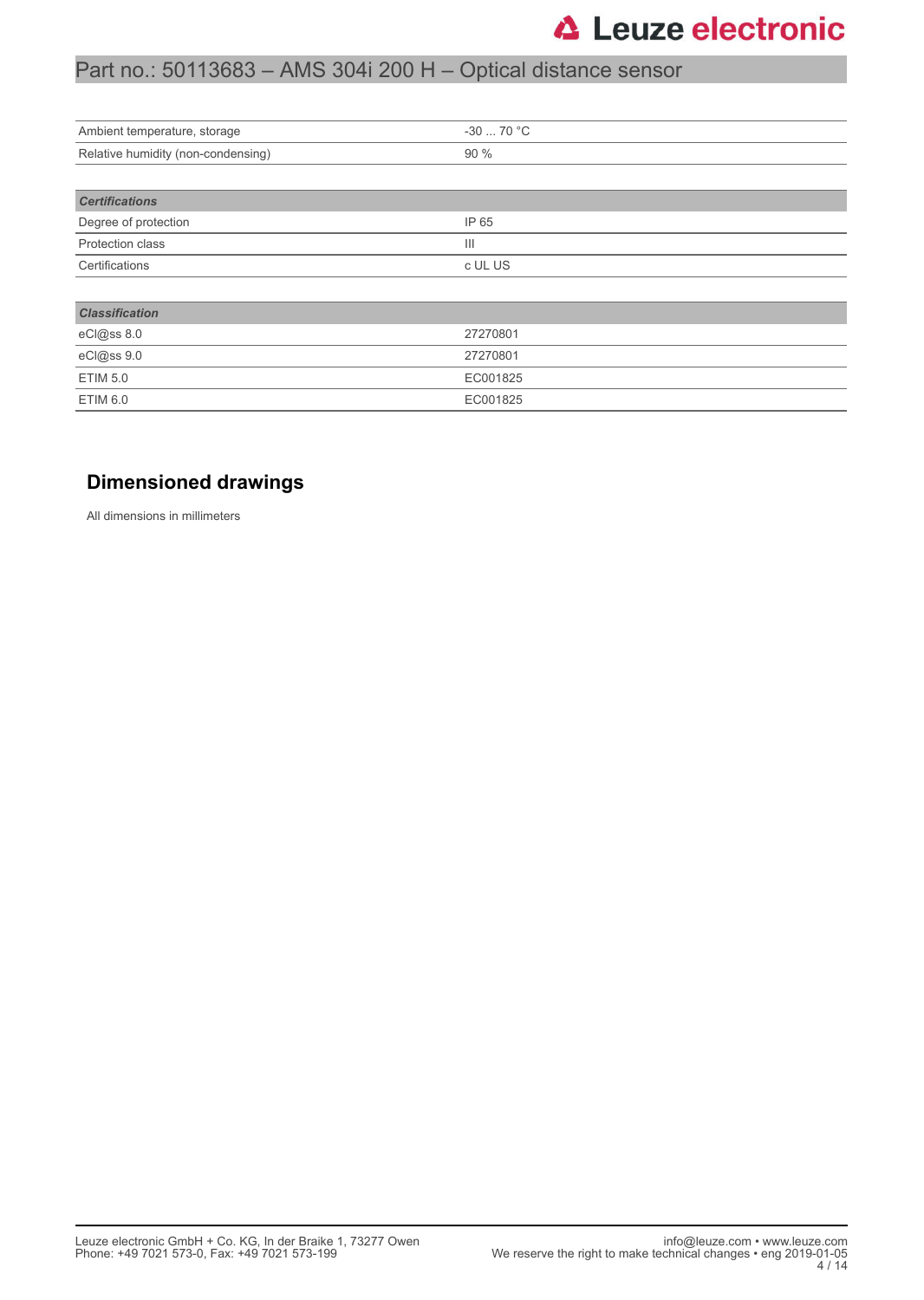Part no.: 50113683 – AMS 304i 200 H – Optical distance sensor



A M 5 screw for alignment

B Knurled nut with WAF 4 hexagon socket and M 5 nut for securing

C Optical axis

D Zero point of the distance to be measured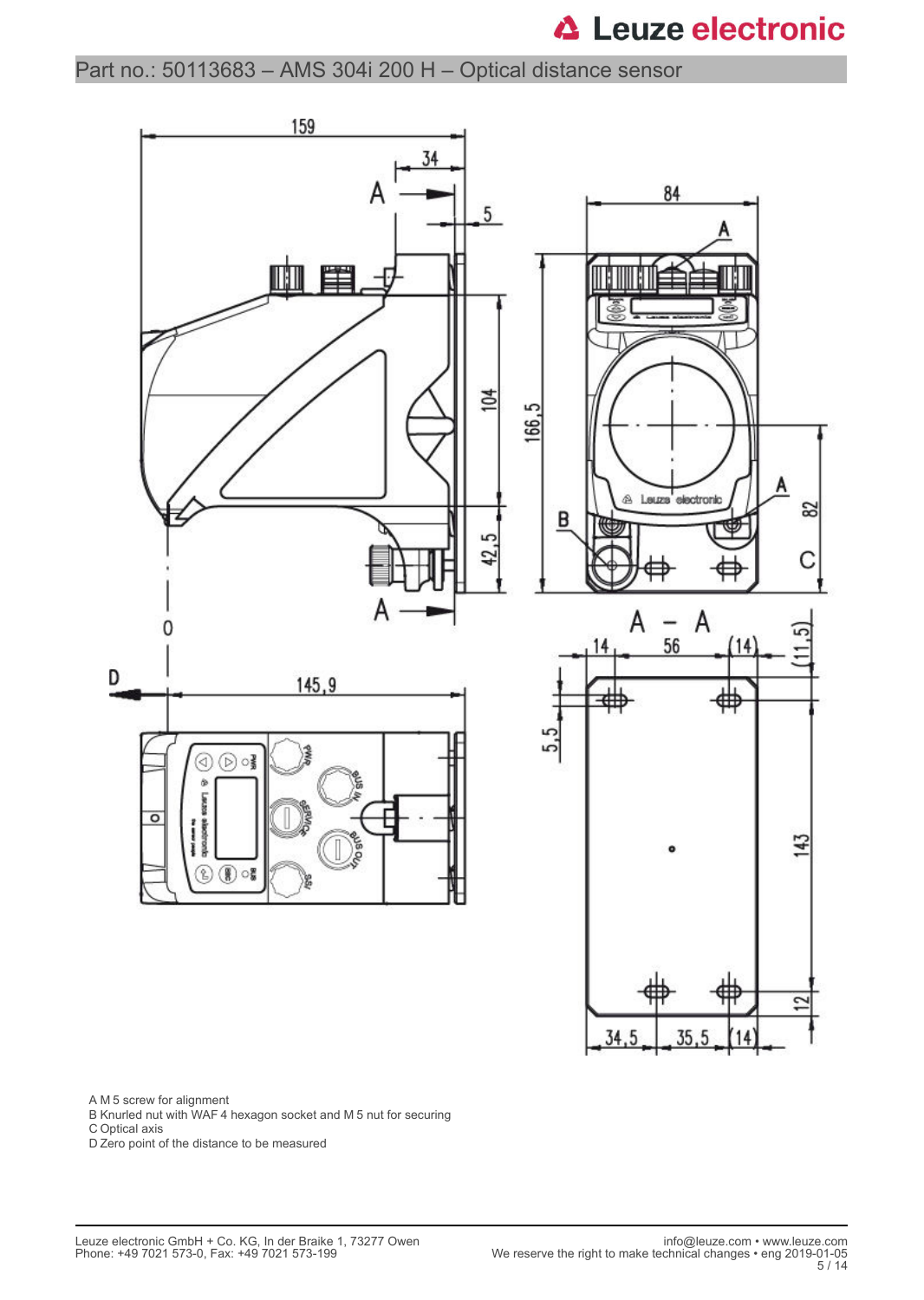### **Electrical connection**

| <b>Connection 1</b> | <b>BUS IN</b>                                         |
|---------------------|-------------------------------------------------------|
| Type of connection  | Connector                                             |
| Function            | <b>PROFIBUS IN</b><br><b>BUS IN</b><br>Data interface |
| Thread size         | M <sub>12</sub>                                       |
| Type                | Male                                                  |
| Material            | Metal                                                 |
| No. of pins         | $5$ -pin                                              |
| Encoding            | B-coded                                               |

| Pin            | Pin assignment |
|----------------|----------------|
|                | NC.            |
| $\overline{2}$ | A(N)           |
| 3              | <b>GND P</b>   |
| 4              | B(P)           |
| 5              | Shield         |



| <b>Connection 2</b> | <b>BUS OUT</b>                                          |
|---------------------|---------------------------------------------------------|
| Type of connection  | Connector                                               |
| Function            | Data interface<br><b>PROFIBUS OUT</b><br><b>BUS OUT</b> |
| Thread size         | M12                                                     |
| Type                | Female                                                  |
| Material            | Metal                                                   |
| No. of pins         | $5 - pin$                                               |
| Encoding            | B-coded                                                 |

| Pin | Pin assignment |
|-----|----------------|
|     | <b>VP</b>      |
| 2   | A(N)           |
| 3   | <b>GND P</b>   |
| 4   | B(P)           |
| 5   | Shield         |



| <b>Connection 3</b> | <b>PWR</b>                               |
|---------------------|------------------------------------------|
| Type of connection  | Connector                                |
| Function            | <b>PWR / SW IN/OUT</b><br>Voltage supply |
| Thread size         | M <sub>12</sub>                          |
| Type                | Male                                     |
| Material            | Metal                                    |
| No. of pins         | $5$ -pin                                 |
| Encoding            | A-coded                                  |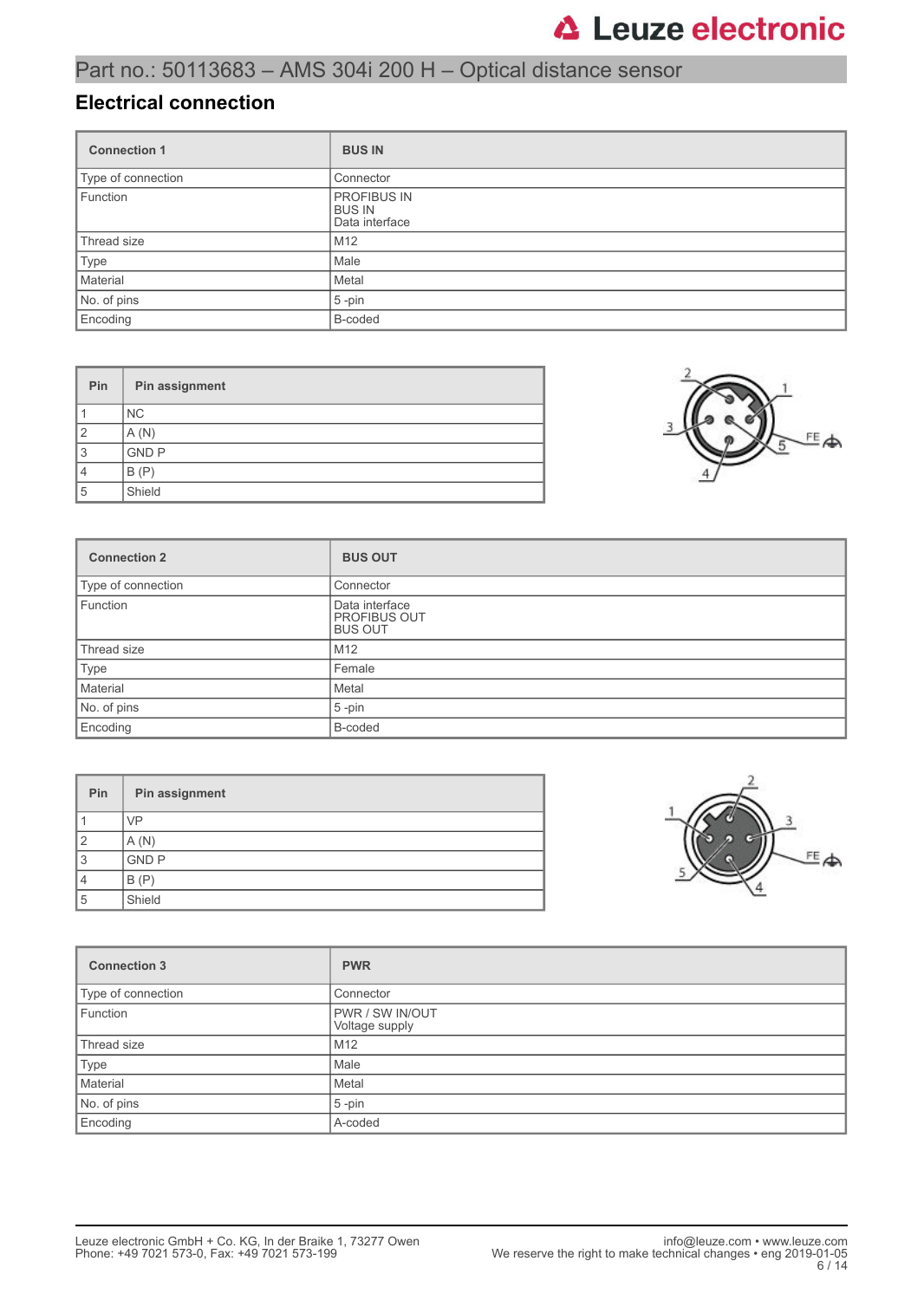## Part no.: 50113683 – AMS 304i 200 H – Optical distance sensor

| Pin | Pin assignment   |
|-----|------------------|
|     | <b>VIN</b>       |
| 2   | I/O <sub>1</sub> |
| 3   | <b>GND</b>       |
|     | I/O <sub>2</sub> |
| 5   | FE.              |



| <b>Connection 4</b> | <b>SERVICE</b>    |
|---------------------|-------------------|
| Type of connection  | Connector         |
| Function            | Service interface |
| Thread size         | M <sub>12</sub>   |
| Type                | Female            |
| Material            | Metal             |
| No. of pins         | $5$ -pin          |
| Encoding            | A-coded           |

| <b>Pin</b>     | Pin assignment   |
|----------------|------------------|
|                | n.c.             |
| $\overline{2}$ | <b>RS 232-TX</b> |
| 3              | <b>GND</b>       |
| 4              | <b>RS 232-RX</b> |
| 5              | n.c.             |



| <b>Connection 5</b> | <b>SSI</b>            |
|---------------------|-----------------------|
| Type of connection  | Connector             |
| Function            | Data interface<br>SSI |
| Thread size         | M12                   |
| Type                | Male                  |
| Material            | Metal                 |
| No. of pins         | $5$ -pin              |
| Encoding            | B-coded               |

| Pin | Pin assignment |
|-----|----------------|
|     | DATA+          |
| 2   | DATA-          |
| 3   | CLK+           |
|     | CLK-           |
| 5   | FE.            |



## **Operation and display**

### LEDs

|     | <b>LED</b>               | <b>Display</b> | <b>Meaning</b>    |
|-----|--------------------------|----------------|-------------------|
| ∎ ⊣ | <b>Off</b><br><b>PWR</b> |                | No supply voltage |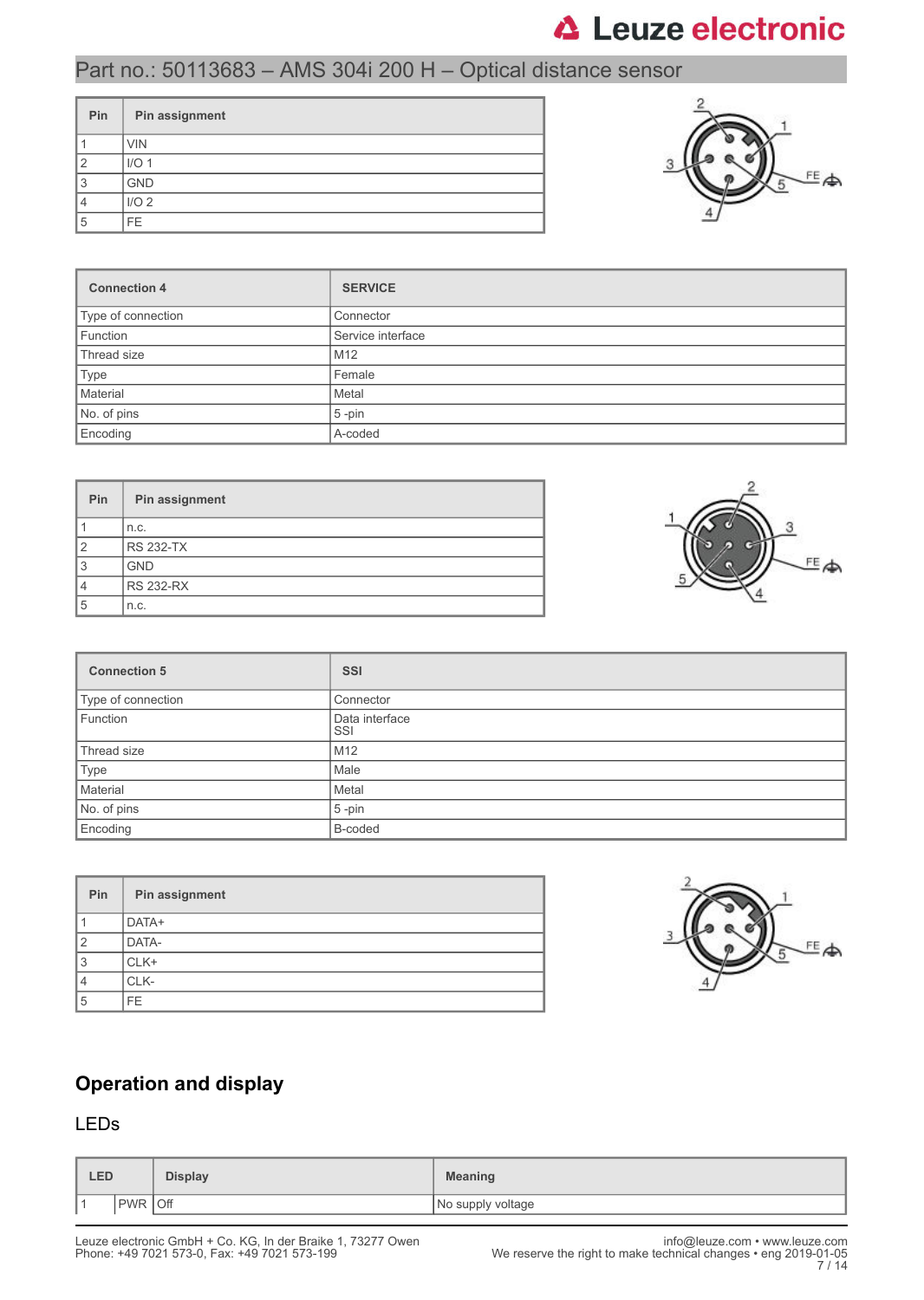## Part no.: 50113683 – AMS 304i 200 H – Optical distance sensor

| LED |                       | <b>Display</b>           | <b>Meaning</b>                                                           |
|-----|-----------------------|--------------------------|--------------------------------------------------------------------------|
|     |                       | Green, flashing          | Voltage connected / no measurement value output / initialization running |
|     |                       | Green, continuous light  | Device OK, measurement value output                                      |
|     | Red, flashing         |                          | Device OK, warning set                                                   |
|     | Red, continuous light |                          | No measurement value output                                              |
|     |                       | Orange, continuous light | No data transmission                                                     |
| 2   | <b>BUS</b>            | Off                      | No supply voltage                                                        |
|     |                       | Green, continuous light  | Bus operation ok                                                         |
|     |                       | Green, flashing          | Device not on the bus                                                    |
|     |                       | Red, flashing            | No data transmission                                                     |
|     |                       | Red, continuous light    | Bus error                                                                |

### **Part number code**

Part designation: **AMS 3XXi YYY Z AAA**

| <b>AMS</b> | <b>Operating principle:</b><br>AMS: absolute measurement system                                                                                                                                                                                        |
|------------|--------------------------------------------------------------------------------------------------------------------------------------------------------------------------------------------------------------------------------------------------------|
| 3XXi       | Series/interface (integrated fieldbus technology):<br>300i: RS 422/RS 232<br>301i: RS 485<br>304i: PROFIBUS DP / SSI<br>308i: TCP/IP<br>335i: CANopen<br>338i: EtherCAT<br>348i: PROFINET RT<br>355i: DeviceNet<br>358i: EtherNet/IP<br>384i: Interbus |
| <b>YYY</b> | <b>Operating range:</b><br>40: max. operating range in m<br>120: max. operating range in m<br>200: max. operating range in m<br>300: max. operating range in m                                                                                         |
| Ζ          | Special equipment:<br>H: with heating                                                                                                                                                                                                                  |
| AAA        | Interface:<br>SSI: with SSI interface                                                                                                                                                                                                                  |

### **Notes**

#### **Observe intended use!**

- This product is not a safety sensor and is not intended as personnel protection.
- The product may only be put into operation by competent persons.
- Only use the product in accordance with its intended use.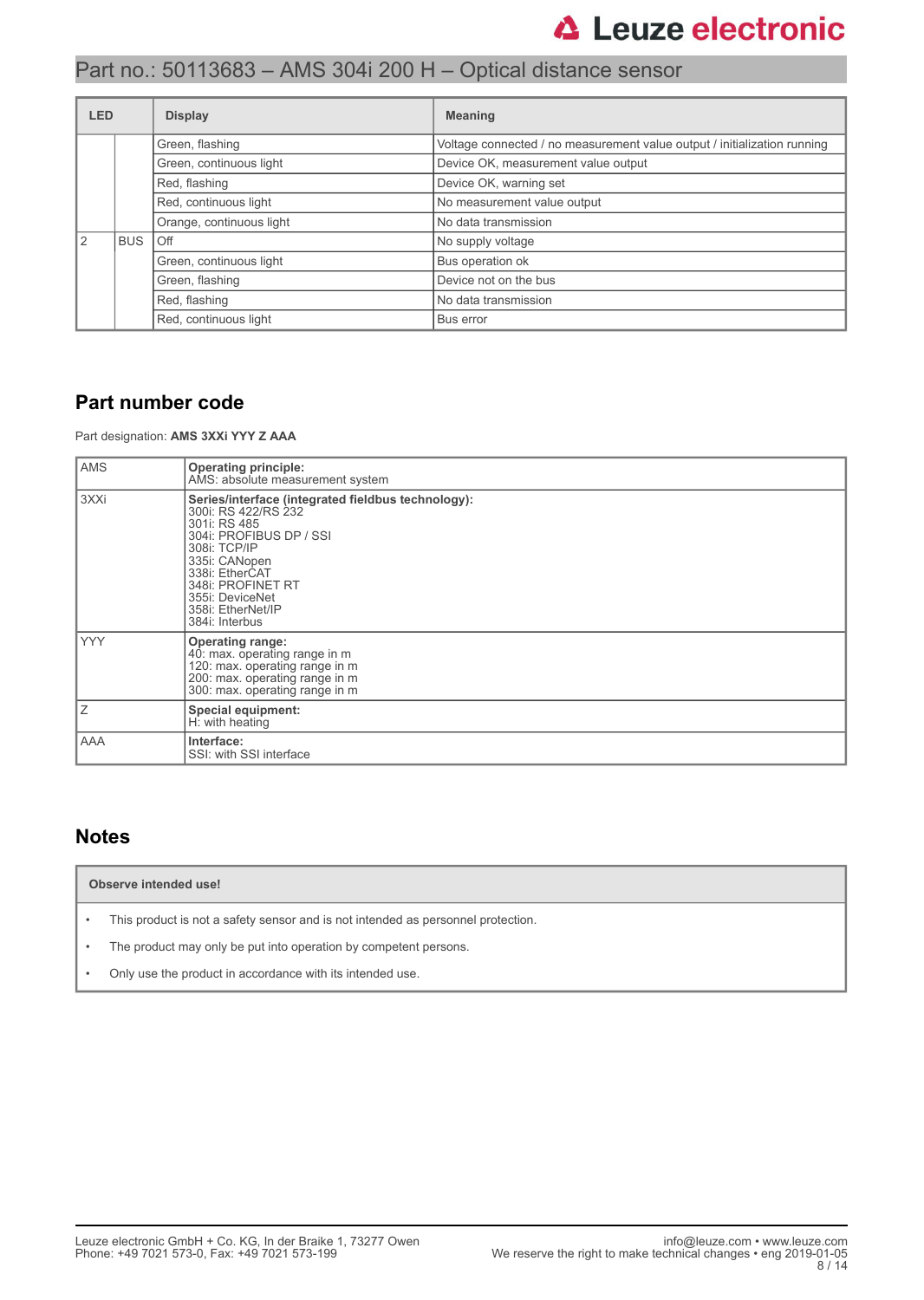### Part no.: 50113683 – AMS 304i 200 H – Optical distance sensor

#### **WARNING! LASER RADIATION – LASER CLASS 2**

#### **Never look directly into the beam!**

The device satisfies the requirements of IEC 60825-1:2007 (EN 60825-1:2007) safety regulations for a product of **laser class 2** as well as<br>the U.S. 21 CFR 1040.10 regulations with deviations corresponding to "Laser Notice

- Never look directly into the laser beam or in the direction of reflected laser beams! If you look into the beam path over a longer time period, there is a risk of injury to the retina.
- Do not point the laser beam of the device at persons!
- Interrupt the laser beam using a non-transparent, non-reflective object if the laser beam is accidentally directed towards a person.
- When mounting and aligning the device, avoid reflections of the laser beam off reflective surfaces!
- CAUTION! Use of controls or adjustments or performance of procedures other than specified herein may result in hazardous light exposure.
- Observe the applicable statutory and local laser protection regulations.
- The device must not be tampered with and must not be changed in any way. There are no user-serviceable parts inside the device. Repairs must only be performed by Leuze electronic GmbH + Co. KG.

#### **NOTE**

#### **Affix laser information and warning signs!**

Laser information and warning signs are affixed to the device. In addition, self-adhesive laser information and warning signs (stick-on labels) are supplied in several languages.

- Affix the laser information sheet to the device in the language appropriate for the place of use. When using the device in the US, use the stick-on label with the "Complies with 21 CFR 1040.10" note.
- Affix the laser information and warning signs near the device if no signs are attached to the device (e.g. because the device is too small) or if the attached laser information and warning signs are concealed due to the installation position.
- Affix the laser information and warning signs so that they are legible without exposing the reader to the laser radiation of the device or other optical radiation.
- For UL applications, use is only permitted in Class 2 circuits in accordance with the NEC (National Electric Code).
- Use as safety-related component within the safety function is possible, if the component combination is designed correspondingly by the machine manufacturer.

### **Accessories**

### Connection technology - Connection cables

| Part no. | <b>Designation</b>              | <b>Article</b>   | <b>Description</b>                                                                                                                                                                                        |
|----------|---------------------------------|------------------|-----------------------------------------------------------------------------------------------------------------------------------------------------------------------------------------------------------|
| 50104170 | IKB SSI/<br><b>IBS-10000-BA</b> | Connection cable | Suitable for interface: SSI, Interbus-S<br>Connection 1: Rundstecker, M12, Axial, Female, B-coded, 5-pin<br>Connection 2: Open end<br>Shielded: Yes<br>Cable length: 10,000 mm<br>Sheathing material: PUR |
| 50104169 | IKB SSI/<br>IBS-15000-BA        | Connection cable | Suitable for interface: SSI, Interbus-S<br>Connection 1: Rundstecker, M12, Axial, Female, B-coded, 5-pin<br>Connection 2: Open end<br>Shielded: Yes<br>Cable length: 15,000 mm<br>Sheathing material: PUR |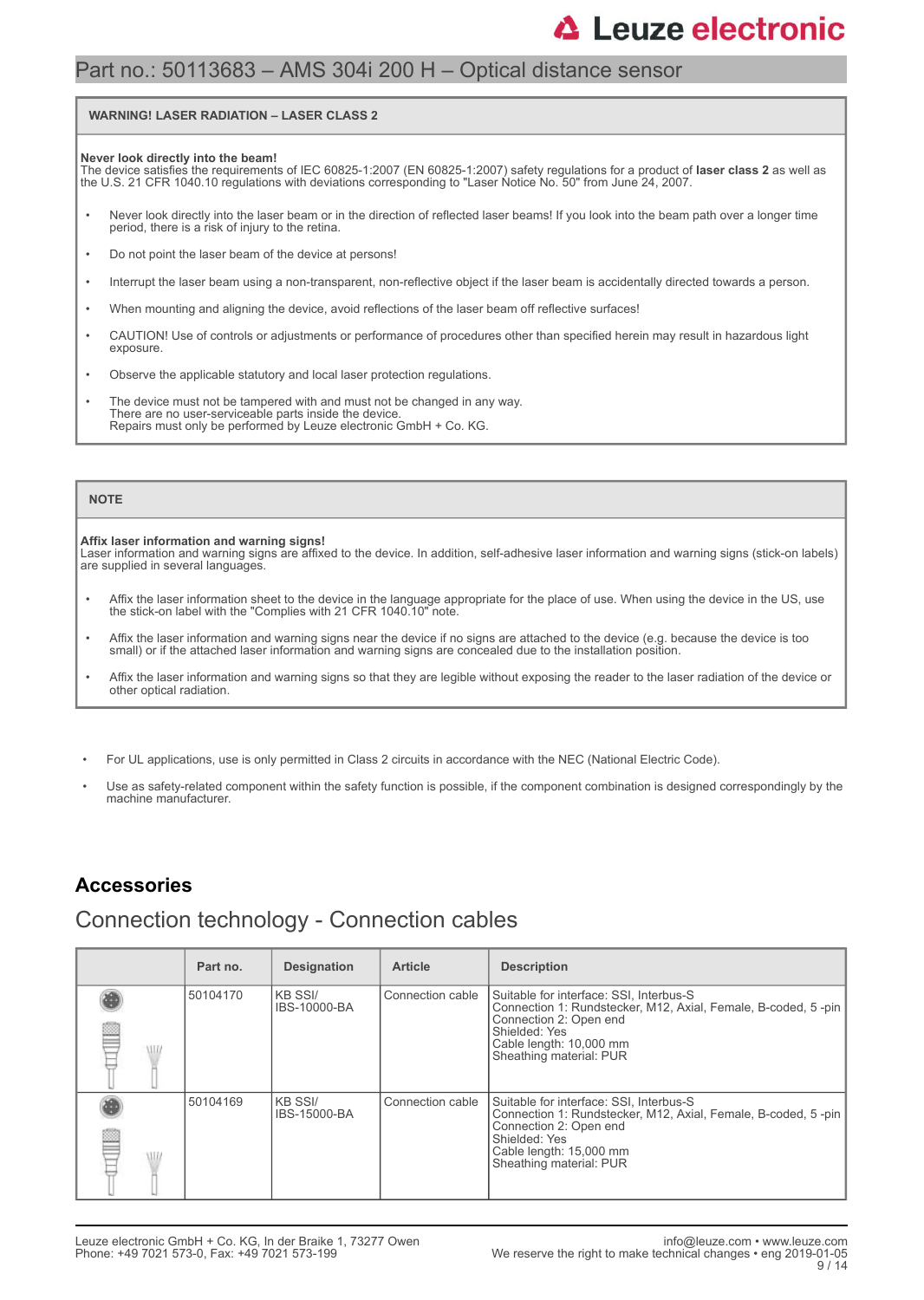## Part no.: 50113683 – AMS 304i 200 H – Optical distance sensor

|             | Part no. | <b>Designation</b>                   | <b>Article</b>   | <b>Description</b>                                                                                                                                                                                       |
|-------------|----------|--------------------------------------|------------------|----------------------------------------------------------------------------------------------------------------------------------------------------------------------------------------------------------|
| <b>MIII</b> | 50104172 | <b>KB SSI/</b><br><b>IBS-2000-BA</b> | Connection cable | Suitable for interface: SSI, Interbus-S<br>Connection 1: Rundstecker, M12, Axial, Female, B-coded, 5-pin<br>Connection 2: Open end<br>Shielded: Yes<br>Cable length: 2,000 mm<br>Sheathing material: PUR |
| W           | 50108446 | <b>KB SSI/</b><br>IBS-30000-BA       | Connection cable | Suitable for interface: SSI, Interbus-S<br>Connection 1: Connector, M12, Female, B-coded, 5-pin<br>Connection 2: Open end<br>Shielded: Yes<br>Cable length: 30,000 mm<br>Sheathing material: PUR         |
| W           | 50104171 | <b>KB SSI/</b><br><b>IBS-5000-BA</b> | Connection cable | Suitable for interface: SSI, Interbus-S<br>Connection 1: Rundstecker, M12, Axial, Female, B-coded, 5-pin<br>Connection 2: Open end<br>Shielded: Yes<br>Cable length: 5,000 mm<br>Sheathing material: PUR |
| W           | 50135243 | KD PB-M12-4A-<br>P3-050              | Connection cable | Suitable for interface: PROFIBUS DP<br>Connection 1: Connector, M12, Axial, Female, B-coded, 4-pin<br>Connection 2: Open end<br>Shielded: Yes<br>Cable length: 5,000 mm<br>Sheathing material: PUR       |
| W           | 50135244 | KD PB-M12-4A-<br>P3-100              | Connection cable | Suitable for interface: PROFIBUS DP<br>Connection 1: Connector, M12, Axial, Female, B-coded, 4-pin<br>Connection 2: Open end<br>Shielded: Yes<br>Cable length: 10,000 mm<br>Sheathing material: PUR      |
| W           | 50135245 | KD PB-M12-4A-<br>P3-150              | Connection cable | Suitable for interface: PROFIBUS DP<br>Connection 1: Connector, M12, Axial, Female, B-coded, 4-pin<br>Connection 2: Open end<br>Shielded: Yes<br>Cable length: 15,000 mm<br>Sheathing material: PUR      |
| W           | 50135246 | KD PB-M12-4A-<br>P3-300              | Connection cable | Suitable for interface: PROFIBUS DP<br>Connection 1: Connector, M12, Axial, Female, B-coded, 4-pin<br>Connection 2: Open end<br>Shielded: Yes<br>Cable length: 30,000 mm<br>Sheathing material: PUR      |
| WIII        | 50132077 | KD U-M12-5A-<br>$V1 - 020$           | Connection cable | Connection 1: Connector, M12, Axial, Female, A-coded, 5-pin<br>Connection 2: Open end<br>Shielded: No<br>Cable length: 2,000 mm<br>Sheathing material: PVC                                               |
| WIN         | 50132079 | KD U-M12-5A-<br>$V1 - 050$           | Connection cable | Connection 1: Connector, M12, Axial, Female, A-coded, 5-pin<br>Connection 2: Open end<br>Shielded: No<br>Cable length: 5,000 mm<br>Sheathing material: PVC                                               |
| WIN         | 50132080 | KD U-M12-5A-<br>$V1 - 100$           | Connection cable | Connection 1: Connector, M12, Axial, Female, A-coded, 5-pin<br>Connection 2: Open end<br>Shielded: No<br>Cable length: 10,000 mm<br>Sheathing material: PVC                                              |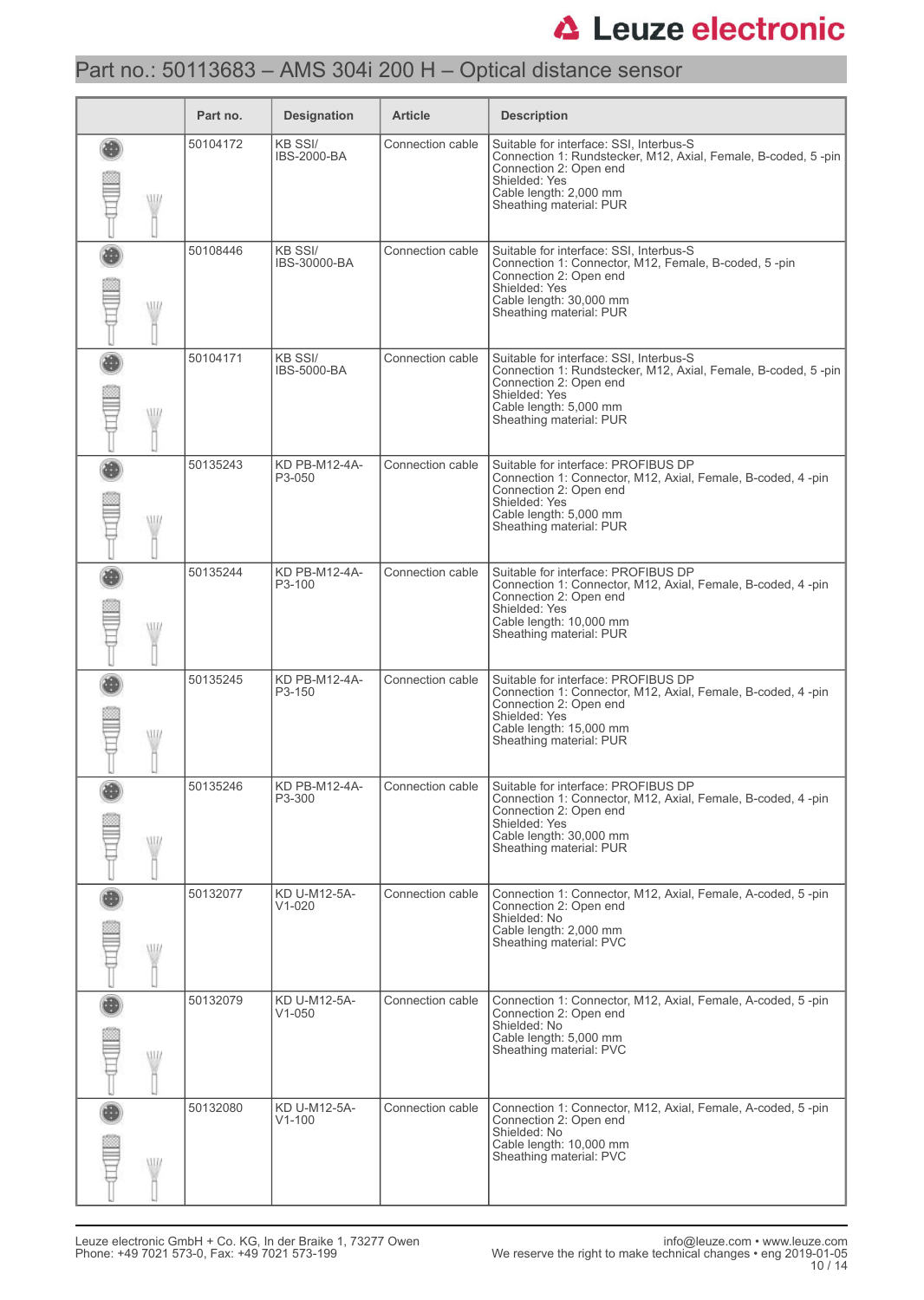## Part no.: 50113683 – AMS 304i 200 H – Optical distance sensor

| Part no. | <b>Designation</b>                          | <b>Article</b>   | <b>Description</b>                                                                                                                                                                                 |
|----------|---------------------------------------------|------------------|----------------------------------------------------------------------------------------------------------------------------------------------------------------------------------------------------|
| 50135247 | <b>KS PB-M12-4A-</b><br>P3-020              | Connection cable | Suitable for interface: PROFIBUS DP<br>Connection 1: Connector, M12, Axial, Male, B-coded, 4-pin<br>Connection 2: Open end<br>Shielded: Yes<br>Cable length: 2,000 mm<br>Sheathing material: PUR   |
| 50135248 | <b>KS PB-M12-4A-</b><br>P3-050              | Connection cable | Suitable for interface: PROFIBUS DP<br>Connection 1: Connector, M12, Axial, Male, B-coded, 4-pin<br>Connection 2: Open end<br>Shielded: Yes<br>Cable length: 5,000 mm<br>Sheathing material: PUR   |
| 50135249 | <b>KS PB-M12-4A-</b><br>P <sub>3</sub> -100 | Connection cable | Suitable for interface: PROFIBUS DP<br>Connection 1: Connector, M12, Axial, Male, B-coded, 4-pin<br>Connection 2: Open end<br>Shielded: Yes<br>Cable length: 10,000 mm<br>Sheathing material: PUR  |
| 50135250 | <b>KS PB-M12-4A-</b><br>P3-150              | Connection cable | Suitable for interface: PROFIBUS DP<br>Connection 1: Connector, M12, Axial, Male, B-coded, 4 -pin<br>Connection 2: Open end<br>Shielded: Yes<br>Cable length: 15,000 mm<br>Sheathing material: PUR |
| 50135251 | <b>KS PB-M12-4A-</b><br>P3-300              | Connection cable | Suitable for interface: PROFIBUS DP<br>Connection 1: Connector, M12, Axial, Male, B-coded, 4-pin<br>Connection 2: Open end<br>Shielded: Yes<br>Cable length: 30,000 mm<br>Sheathing material: PUR  |

## Connection technology - Interconnection cables

|  | Part no. | <b>Designation</b>              | Article                  | <b>Description</b>                                                                                                                                                                                                                     |
|--|----------|---------------------------------|--------------------------|----------------------------------------------------------------------------------------------------------------------------------------------------------------------------------------------------------------------------------------|
|  | 50135252 | KDS PB-M12-4A-<br>M12-4A-P3-010 | Interconnection<br>cable | Suitable for interface: PROFIBUS DP<br>Connection 1: Connector, M12, Axial, Female, B-coded, 2-pin<br>Connection 2: Connector, M12, Axial, Male, B-coded, 4-pin<br>Shielded: Yes<br>Cable length: 1,000 mm<br>Sheathing material: PUR  |
|  | 50135253 | KDS PB-M12-4A-<br>M12-4A-P3-020 | Interconnection<br>cable | Suitable for interface: PROFIBUS DP<br>Connection 1: Connector, M12, Axial, Female, B-coded, 2-pin<br>Connection 2: Connector, M12, Axial, Male, B-coded, 4-pin<br>Shielded: Yes<br>Cable length: 2,000 mm<br>Sheathing material: PUR  |
|  | 50135254 | KDS PB-M12-4A-<br>M12-4A-P3-050 | Interconnection<br>cable | Suitable for interface: PROFIBUS DP<br>Connection 1: Connector, M12, Axial, Female, B-coded, 2-pin<br>Connection 2: Connector, M12, Axial, Male, B-coded, 4-pin<br>Shielded: Yes<br>Cable length: 5,000 mm<br>Sheathing material: PUR  |
|  | 50135255 | KDS PB-M12-4A-<br>M12-4A-P3-100 | Interconnection<br>cable | Suitable for interface: PROFIBUS DP<br>Connection 1: Connector, M12, Axial, Female, B-coded, 2-pin<br>Connection 2: Connector, M12, Axial, Male, B-coded, 4-pin<br>Shielded: Yes<br>Cable length: 10,000 mm<br>Sheathing material: PUR |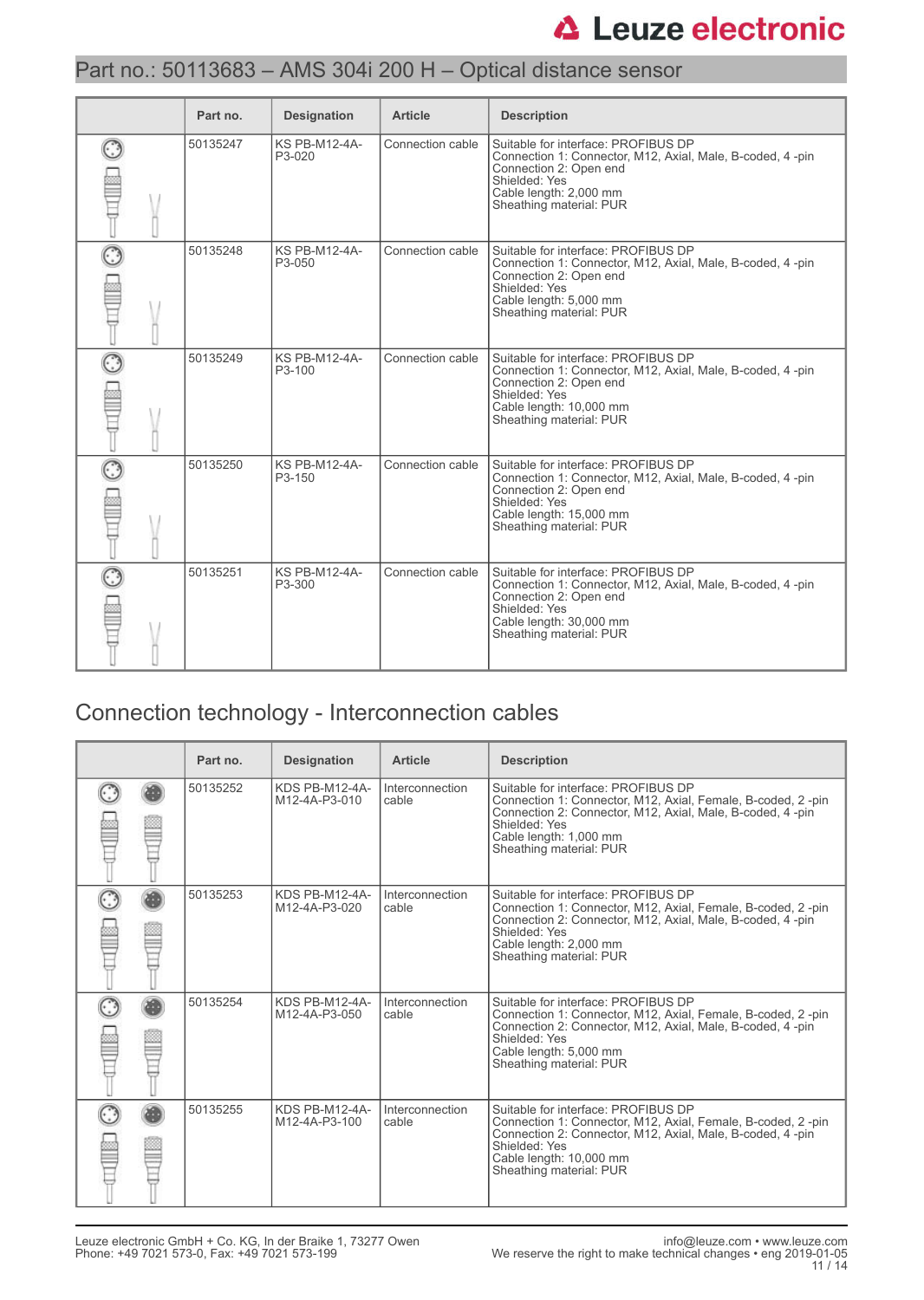|   | Part no. | <b>Designation</b>              | <b>Article</b>             | <b>Description</b>                                                                                                                                                                                                                     |
|---|----------|---------------------------------|----------------------------|----------------------------------------------------------------------------------------------------------------------------------------------------------------------------------------------------------------------------------------|
|   | 50135256 | KDS PB-M12-4A-<br>M12-4A-P3-150 | I Interconnection<br>cable | Suitable for interface: PROFIBUS DP<br>Connection 1: Connector, M12, Axial, Female, B-coded, 2-pin<br>Connection 2: Connector, M12, Axial, Male, B-coded, 4-pin<br>Shielded: Yes<br>Cable length: 15,000 mm<br>Sheathing material: PUR |
| Ē | 50135257 | KDS PB-M12-4A-<br>M12-4A-P3-300 | l Interconnection<br>cable | Suitable for interface: PROFIBUS DP<br>Connection 1: Connector, M12, Axial, Female, B-coded, 2-pin<br>Connection 2: Connector, M12, Axial, Male, B-coded, 4-pin<br>Shielded: Yes<br>Cable length: 30,000 mm<br>Sheathing material: PUR |

## Connection technology - Connectors

| Part no. | <b>Designation</b> | <b>Article</b> | <b>Description</b>                                                                                              |
|----------|--------------------|----------------|-----------------------------------------------------------------------------------------------------------------|
| 50040097 | KD 01-5-BA         | Connector      | Connection: Connector, M12, Axial, Female, A-coded, 5-pin                                                       |
| 50038538 | KD 02-5-BA         | Connector      | Suitable for interface: PROFIBUS DP, MultiNet Plus<br>Connection: Connector, M12, Axial, Female, B-coded, 5-pin |
| 50038537 | KD 02-5-SA         | Connector      | Suitable for interface: PROFIBUS DP, MultiNet Plus<br>Connection: Connector, M12, Axial, Male, B-coded, 5-pin   |

## Connection technology - Terminating resistors

| Part no. | <b>Designation</b> | <b>Article</b>  | <b>Description</b>                                                                                                                  |
|----------|--------------------|-----------------|-------------------------------------------------------------------------------------------------------------------------------------|
| 50038539 | <b>TS 02-4-SA</b>  | Terminator plug | Suitable for: MultiNet Plus, PROFIBUS DP<br>Connection 1: Connector, M12, Axial, Male, B-coded, 4 -pin<br>Function: Bus termination |

### Mounting technology - Other

|     | Part no. | <b>Designation</b>               | <b>Article</b> | <b>Description</b>                                                                                                                                     |
|-----|----------|----------------------------------|----------------|--------------------------------------------------------------------------------------------------------------------------------------------------------|
| AS. | 50107255 | MW OMS/AMS 01   Mounting bracket |                | Design of mounting device: Angle, L-shape<br>Fastening, at system: Through-hole mounting<br>Mounting bracket, at device: Screw type<br>Material: Metal |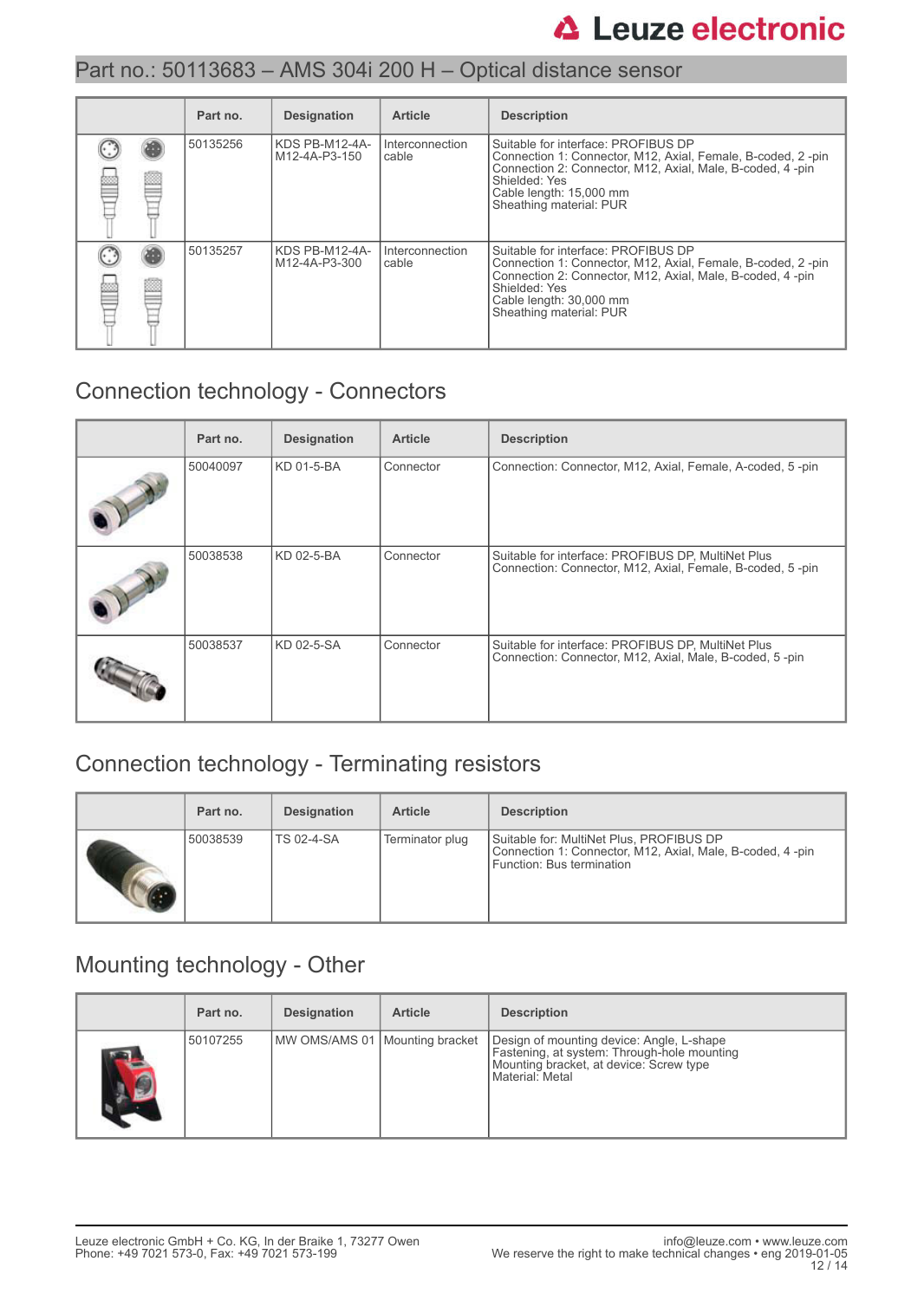## Reflective tapes for distance sensors

| Part no. | <b>Designation</b>         | <b>Article</b>  | <b>Description</b>                                                                                                                                                                                          |
|----------|----------------------------|-----------------|-------------------------------------------------------------------------------------------------------------------------------------------------------------------------------------------------------------|
| 50115020 | Reflexfolie<br>200x200mm-H | Reflector       | Special design: Heating<br>Supply voltage: 230 V, AC<br>Design: Rectangular<br>Reflective surface: 200 mm x 200 mm<br>Base material: Aluminum composite<br>Fastening: Mounting plate, Through-hole mounting |
| 50104364 | Reflexfolie<br>200x200mm-M | Reflector       | Design: Rectangular<br>Reflective surface: 200 mm x 200 mm<br>Base material: Aluminum composite<br>Fastening: Through-hole mounting, Mounting plate                                                         |
| 50104361 | Reflexfolie<br>200x200mm-S | Reflective tape | Design: Rectangular<br>Reflective surface: 200 mm x 200 mm<br>Chemical designation of the material: PMMA<br>Fastening: Adhesive                                                                             |
| 50115021 | Reflexfolie<br>500x500mm-H | Reflector       | Supply voltage: 230 V, AC<br>Design: Rectangular<br>Reflective surface: 500 mm x 500 mm<br>Base material: Aluminum<br>Fastening: Mounting plate, Through-hole mounting<br>Special design: Heating           |
| 50104365 | Reflexfolie<br>500x500mm-M | Reflector       | Design: Rectangular<br>Reflective surface: 500 mm x 500 mm<br>Base material: Aluminum composite<br>Fastening: Through-hole mounting, Mounting plate                                                         |
| 50104362 | Reflexfolie<br>500x500mm-S | Reflective tape | Design: Rectangular<br>Reflective surface: 500 mm x 500 mm<br>Chemical designation of the material: PMMA<br>Fastening: Adhesive                                                                             |
| 50104363 | Reflexfolie<br>749x914mm-S | Reflective tape | Design: Rectangular<br>Reflective surface: 749 mm x 914 mm<br>Chemical designation of the material: PMMA<br>Fastening: Adhesive                                                                             |
| 50115022 | Reflexfolie<br>914x914mm-H | Reflector       | Special design: Heating<br>Supply voltage: 230 V, AC<br>Design: Rectangular<br>Reflective surface: 914 mm x 914 mm<br>Base material: Aluminum composite<br>Fastening: Mounting plate, Through-hole mounting |
| 50104366 | Reflexfolie<br>914x914mm-M | Reflector       | Design: Rectangular<br>Reflective surface: 914 mm x 914 mm<br>Base material: Aluminum<br>Fastening: Through-hole mounting, Mounting plate                                                                   |
| 50108988 | Reflexfolie<br>914x914mm-S | Reflective tape | Design: Rectangular<br>Reflective surface: 914 mm x 914 mm<br>Chemical designation of the material: PMMA<br>Fastening: Adhesive                                                                             |